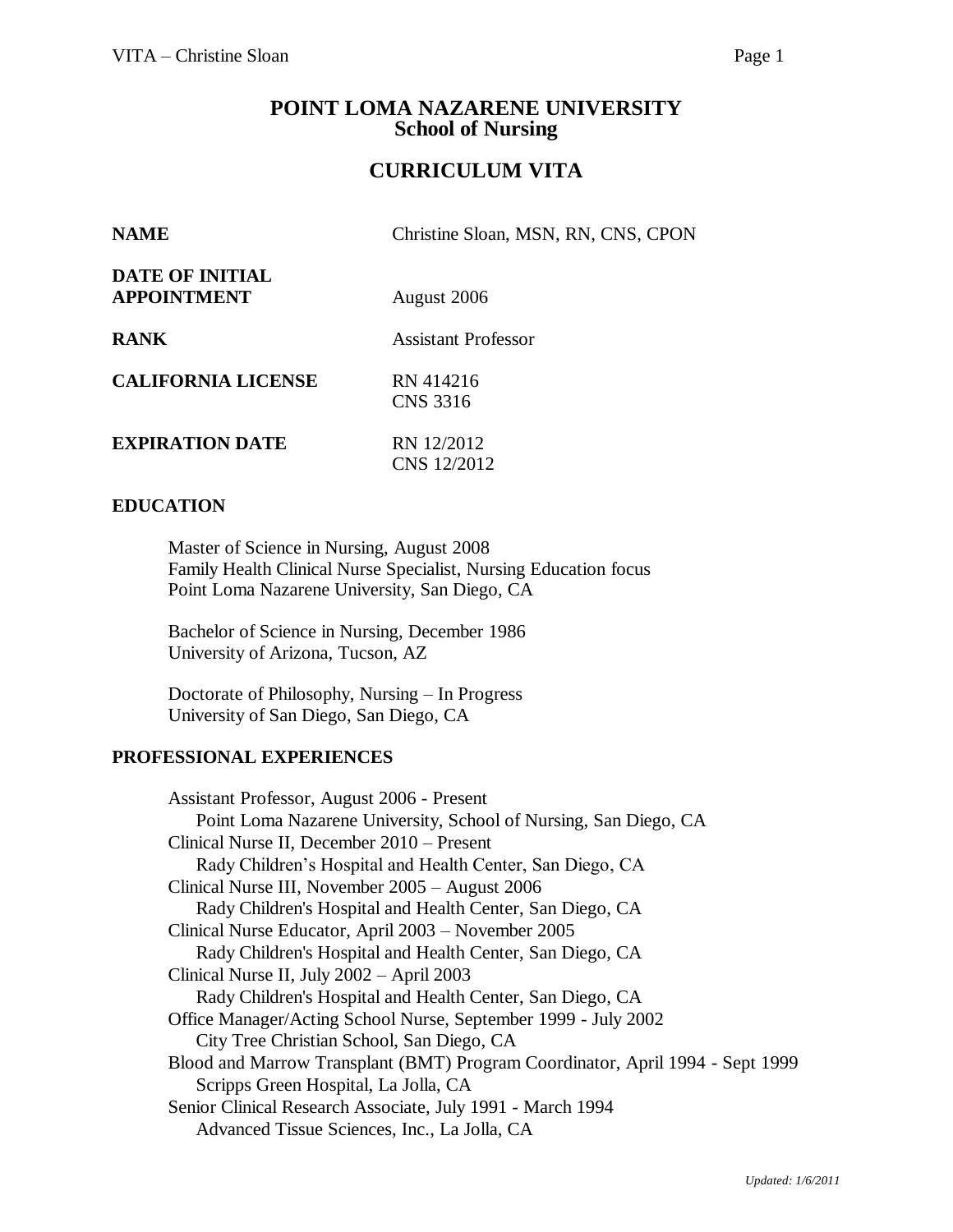Donor Center Coordinator, July 1989 - July 1991 San Diego Blood Bank, Bone Marrow Donor Center, National Marrow Donor Program Clinical Nurse II, January 1988 - July 1989 University of California, San Francisco Medical Center, San Francisco, CA Staff Nurse, January 1987 - January 1988 University Medical Center, University of Arizona, Tucson, AZ

### **UNIVERSITY SERVICE**

Point Loma Nazarene University, San Diego, CA Academic & Student Affairs Committee, Member (2006 – present) Selection Committee, Member (2007 – present) Media Liaison (2007 – 2009) Student Nurses of Point Loma (SNAPL) Faculty Advisor (2009 – present) Honor's Scholar Mentor, 2008-2009; Lynsey Lakin Honor's Scholar Mentor, 2011-2012; Rachel Webb Pinning Ceremony, Faculty Speaker, May 2009 Strengths on Point Mentor, 2011

# **PROFESSIONAL AND COMMUNITY SERVICE**

1999 Project Compassion, Tegucigalpa, Honduras – Hurricane Mitch Medical Relief 2000 – present AMOR Ministries, San Ysidro, CA – Annual house-building in Mexico 2006 City Tree Christian School, Vision Screening, San Diego, CA 2006 Heart-to-Heart International, New Orleans Relief Effort 2007 First Presbyterian Church San Diego, New Orleans Hurricane Relief Effort 2007 Teddy Bear Clinic, Early Childhood Learning Ctr, Point Loma Nazarene University 2007 – present, Central Venous Catheter Class, Rady Children's Hospital, RN Residency Program, bi-annual class 2008 Love Works: Point Loma Nazarene University, Reynolds Memorial Hospital, Washim, India 2008 First Presbyterian Church San Diego, New Orleans Hurricane Relief Effort 2008 – 2009, End of Life Steering Committee, member, Rady Children's Hospital San Diego, Hematology/Oncology Care Center 2010 First Presbyterian Church San Diego, Haiti Relief Effort 2010 Military Outreach Ministries, Christmas Store 2011 Evidence-Based Practice Council, member, Rady Children's Hospital. Association of Pediatric Oncology Nurses, Active Member (2002 – Present) Infusion Nurses Society, Member (2003-2004) National Association Clinical Nurse Specialists (2007 – Present) Society of Pediatric Nurses, (2006 – Present) Sigma Theta Tau International, Zeta Mu-at-Large Chapter, Member Nurse Leader, 2006 Faculty Counselor, PLNU – 2008 – 2011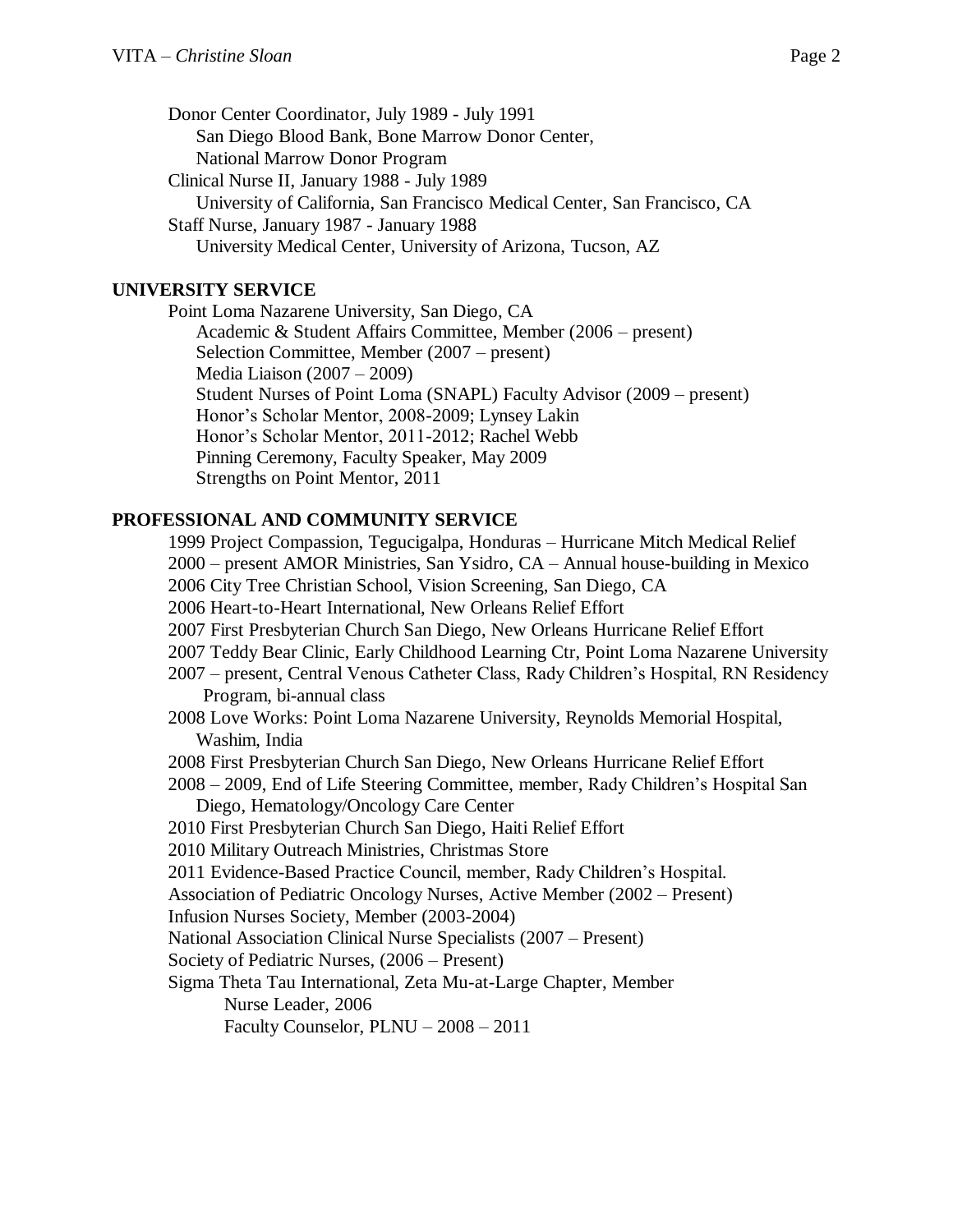# **PROFESSIONAL DEVELOPMENT**

- Point Loma Nazarene University, TILE Program: Technology Integrated Learning Environments, May – June 2011.
- California Nursing Student Association (CNSA) State Conference, Phoenix, October 2010
- National Student Nurses Association (NSNA) Mid-year Conference, Phoenix, March 2010

Center to Advance Palliative Care (CAPC), Annual Conference, Phoenix, October 2010 Chemotherapy and Biotherapy Instructor Certification Course (APON), October 2006 Certified Pediatric Oncology Nurse (CPON), August 2005

- Chemotherapy and Biotherapy Provider (APON), September 2004
- Association of Pediatric Oncology Nurses (APON), Annual Conference, Kansas City, September 2004
- Chemotherapy and Biotherapy Provider (APON), September 2004
- Association of Pediatric Oncology Nurses (APON), Annual Conference, Portland, OR, October 2005
- Pediatric End of Life Nursing Education Consortium (ELNEC) Train the Trainer, City of Hope Medical Center, August 2004

Pain Resource Nurse Certification, Rady Children's Hospital, San Diego, CA 2003

# **RESEARCH AND SCHOLARLY ACTIVITIES**

Master's Thesis: The Effect of Unit-Based Palliative Care Program on End-of-Life Variables Among Children with Cancer. Defense, July 2008. (Currently working on article for publication with Son Chae Kim, Ph.D.)

Poster Presentation: The Effect of a Unit-Based Palliative Care Program on End-of-Life Variables Among Children with Cancer. 2007 Evidence-Based Practice Institute, San Diego State University, Evidence-Based Practice Conference, San Diego, CA.

Poster Presentation: The Effect of a Unit-Based Palliative Care Program on End-of-Life Variables Among Children with Cancer. June, 2009, Pediatric Nursing Conference, Orlando, FL.